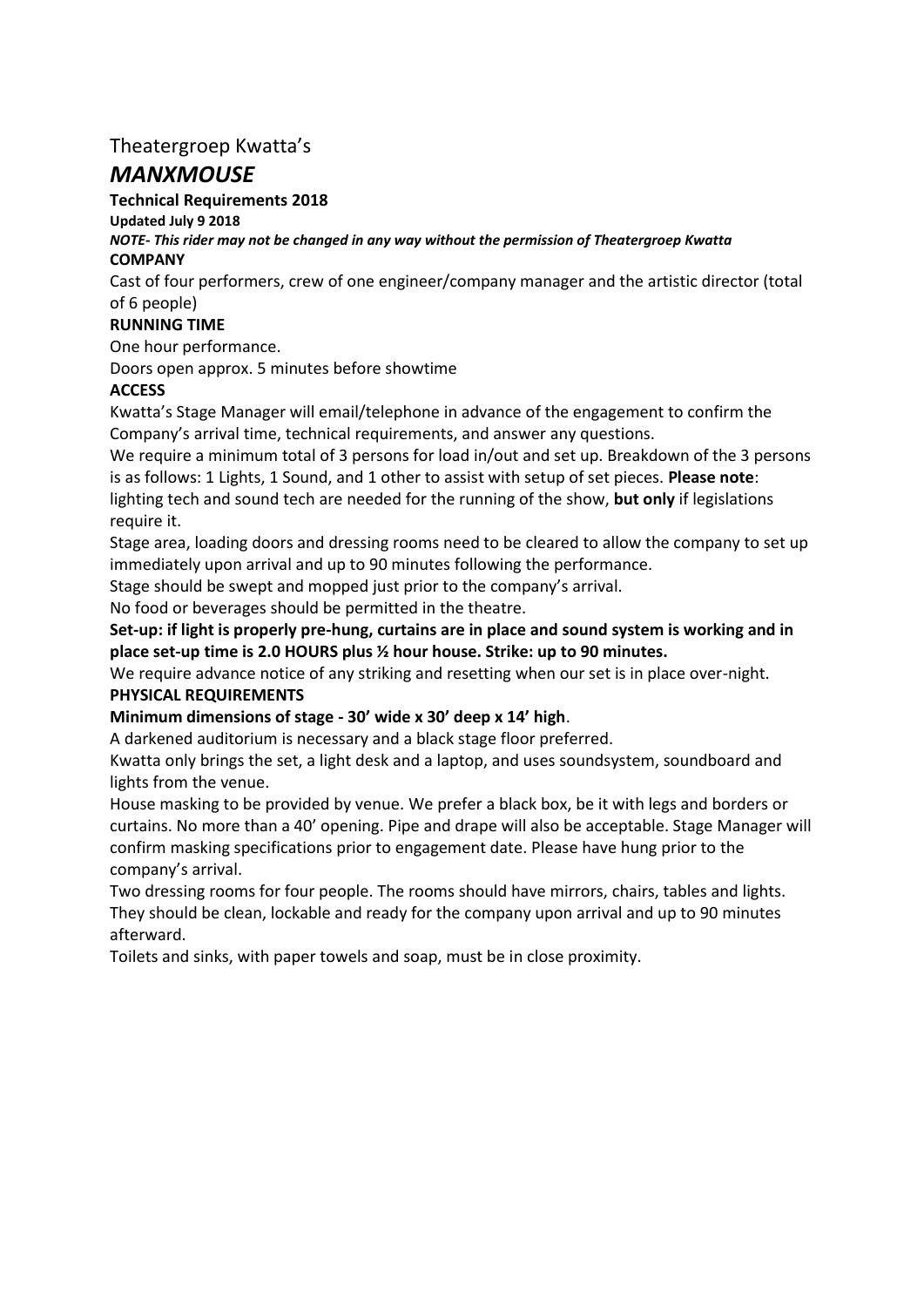# **ELECTRICAL / LIGHTING**

The Company provides a light desk and is capable of running the show without assistance. Only if legislations require local technicians, we need one light operator during the show.

A dimmable house lighting system will be required.

We require a full lighting plot as provided by the company. Channel hookup and instrument schedule will be provided by the Stage Manager.

Pre-hang all lights whenever possible.

## **SOUND**

The Company provides a sound board and a laptop for audio input and is capable of running the show without assistance. If legislations require local technicians then we need one sound operator during the show.

The playback will be run through the front-of-house speakers. Two monitors should be placed on either side of the stage, preferably halfway upstage.

# **It is important that all sound be set up and operational before the Company arrives. COMPLIMENTARY TICKETS**

Please note that the Company's request for complimentary tickets is covered under the terms of our contract and will not normally be waived. The Theatre will be prepared to release these seats upon request two week prior to the engagement.

### **MEET AND GREET**

The Company will be pleased to accept requests to "meet and greet" special guests. Please contact the Stage Manager in advance if a meet and greet is requested.

### **SIGN LANGUAGE INTERPRETER**

The Company should be notified in advance if sign language interpreters are to participate. Signers should be located off the edge of the stage, audience left or right and dimly lit. It is highly effective when the signer wears all black and a pair of white gloves. A copy of the script is available upon request for interpreter preparation.

### **IMPORTANT**

In the interest of safety we would appreciate having the audience away from the performance and working area as our equipment and set pieces are fragile.